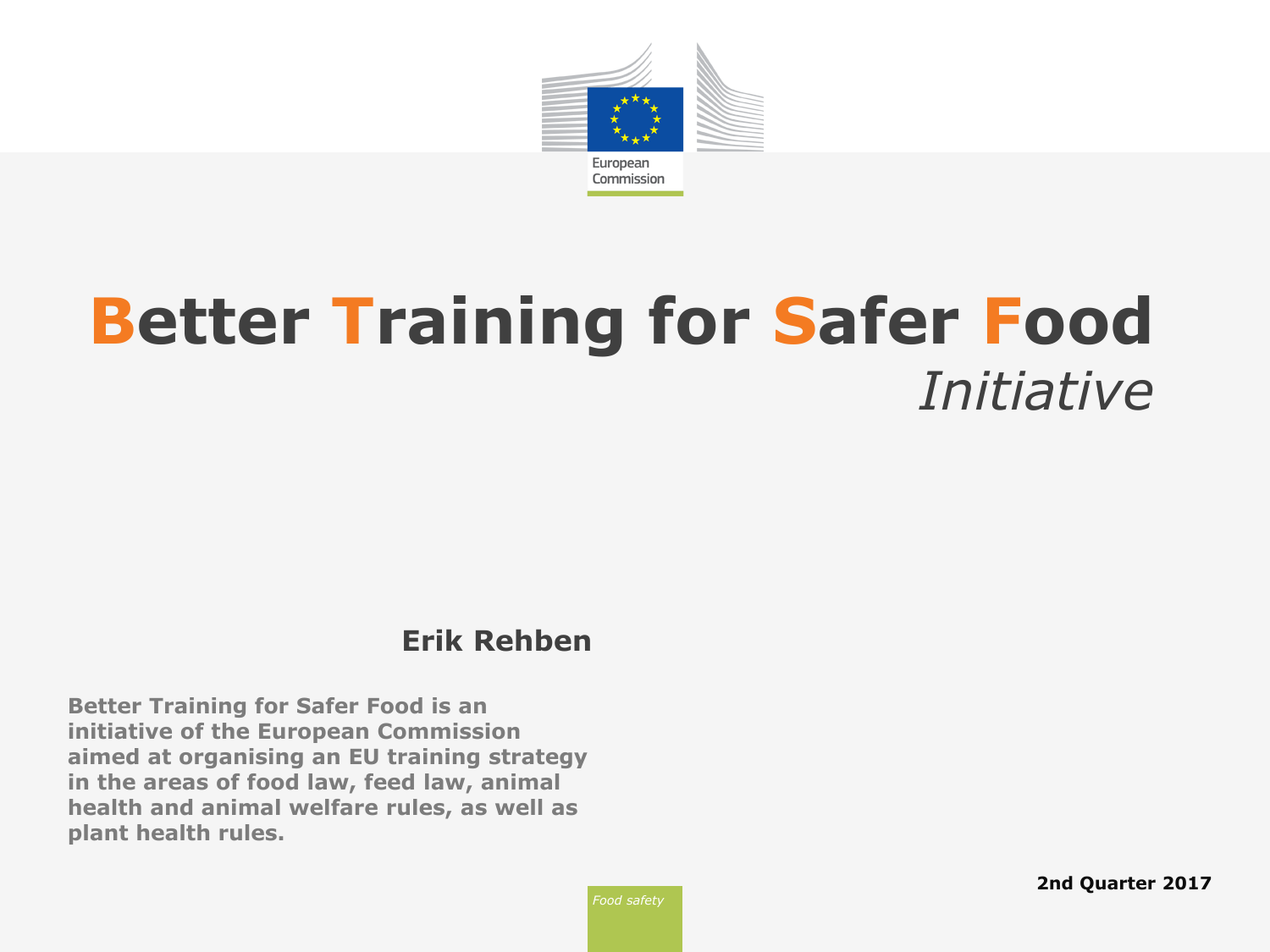

# **Implementation of legal provisions in the field Group Work**

Module 2.4 Implementation of legal provisions in the field Identification of major critical points and sharing of experiences



*Food safety*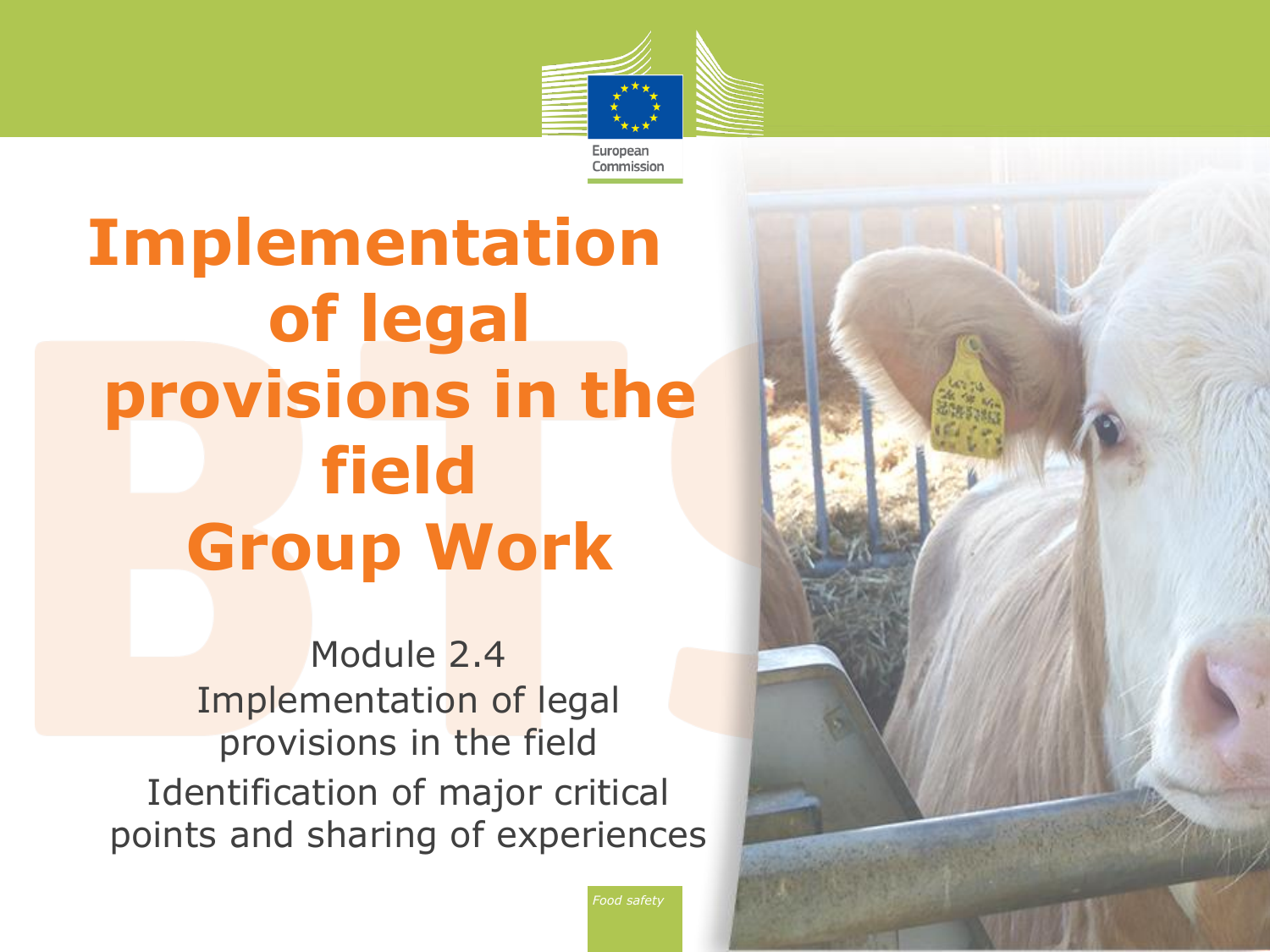

# **According to your experience: What are the critical points and your experiences in field implementation?**

Please work together in groups and discuss the following questions. Every group shall discuss critical points and share experiences in all four fields but each group shall focus on a different species (see following slides).

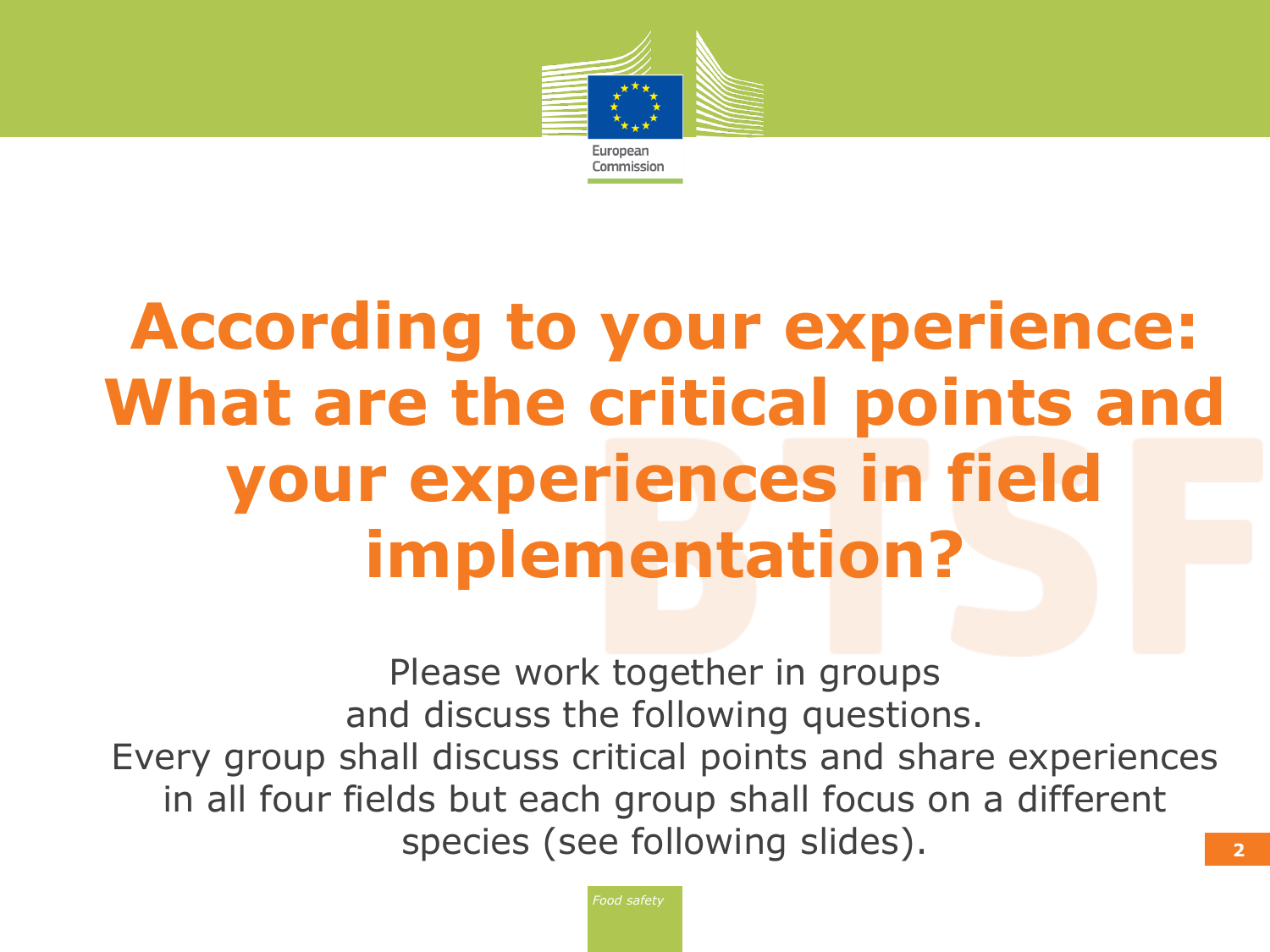

### **Approach to the working groups**

- **Share the experience** of different MS participating in each working group
- **Compare** different implementation/working procedures, forms and tools applied for the animal IRT system of the relevant species
- What are the **advantages or disadvantages** of different solutions?
- Can you identify **best practices** for the animal IRT system of the relevant species?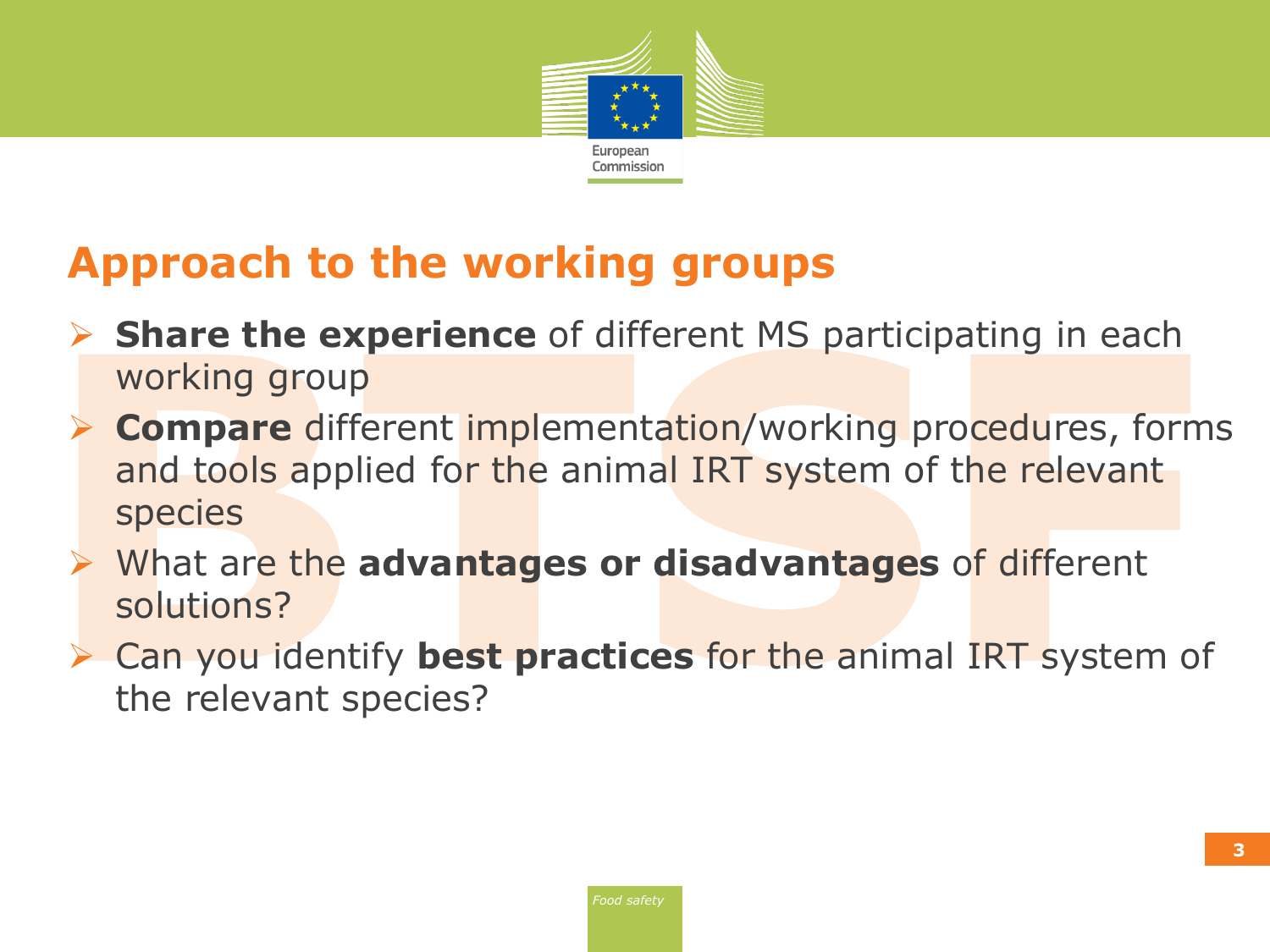

#### **Group bovine - ….**

#### **Group porcine – ….**

#### **Group ovine & caprine – ….**

**4**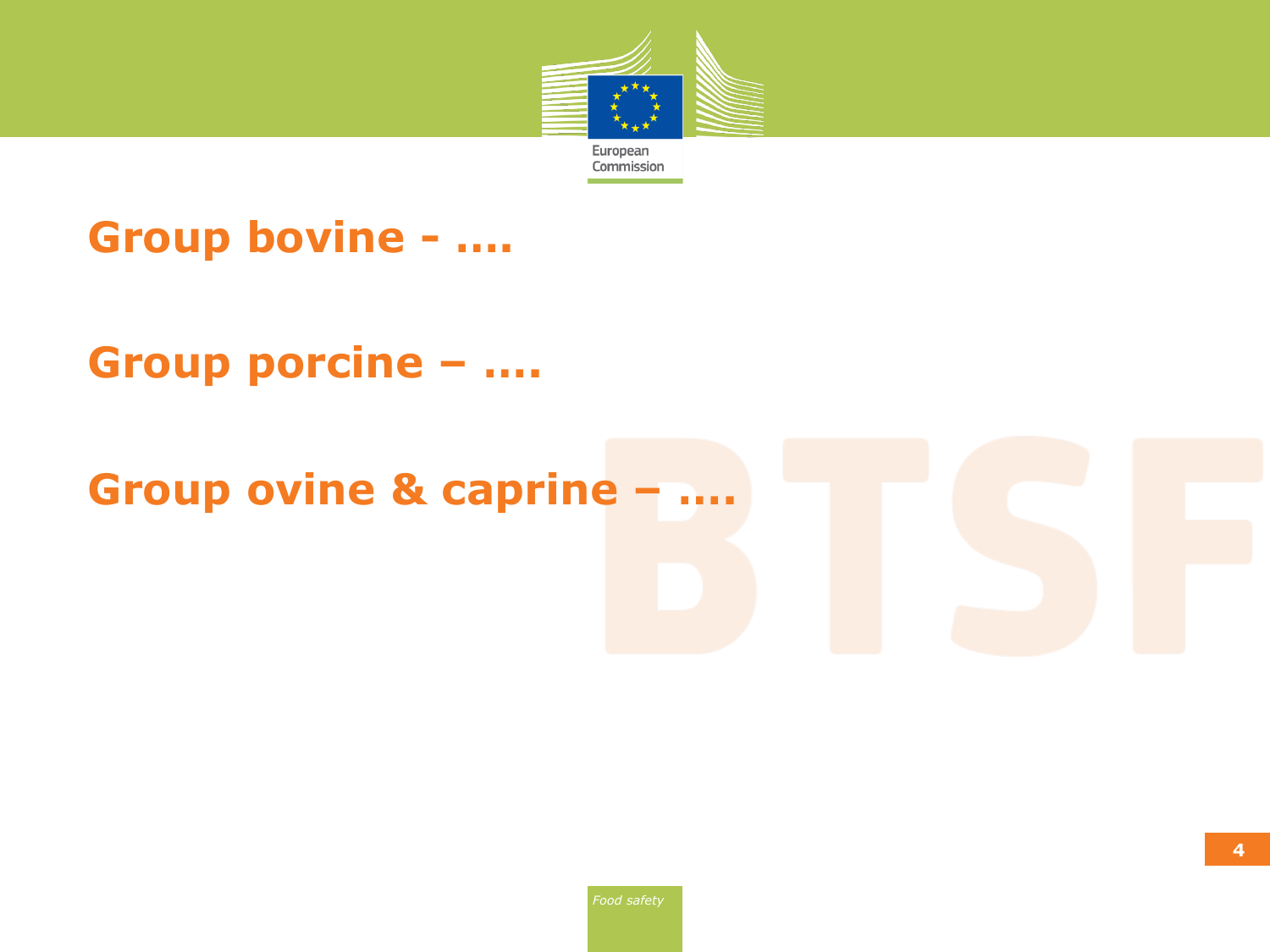

## **Starting points**

- a) Discuss the options for animal identification
	- > Which devices / identifier (for ex. ear tag) are used?
	- $\triangleright$  Are there any differences in the performances of different devices / identifier?
- b) Discuss the procedures for data capture and notifications
	- $\triangleright$  What are the ways for data capture?
	- $\triangleright$  Are there any forms used?
	- $\triangleright$  What is the attitude of stakeholders towards deadlines and procedural obligations?
	- $\triangleright$  What is the dimension of their work to comply with the system?

….

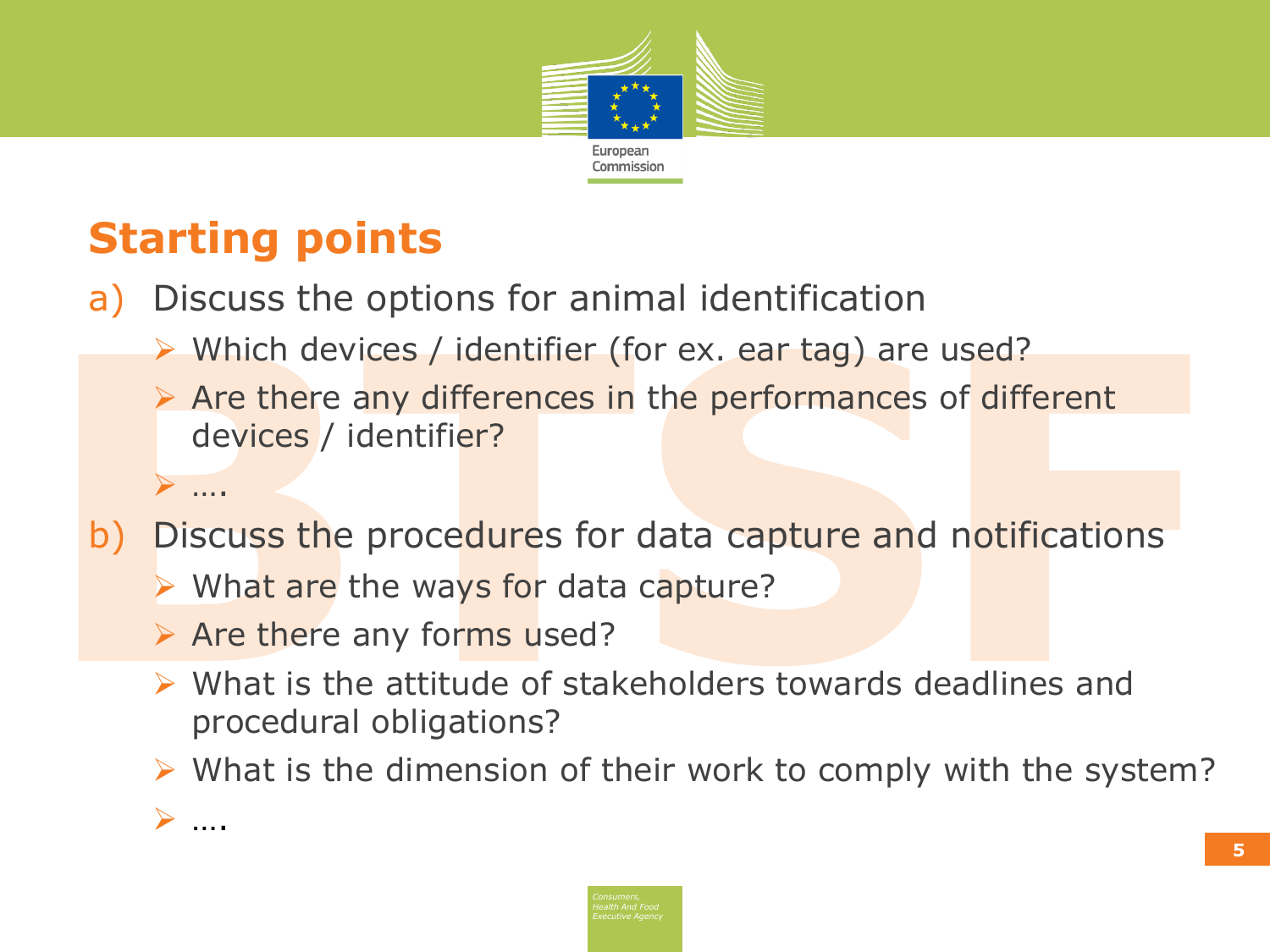

## **Starting points**

- c) Discuss the aspects of quality and efficiency
	- $\triangleright$  What are reasons for insufficient data quality?
	- $\triangleright$  How is the error correction handled?
	- $\triangleright$  How is the replacement of identifier handled?

- d) Discuss organisational issues
	- Who is undertaking the tasks of the animal IRT system in the field – public veterinarians and/or keepers?
	- $\triangleright$  Is there any share of responsibility and implementation of tasks between different involved public administrations and/or other mandated bodies



…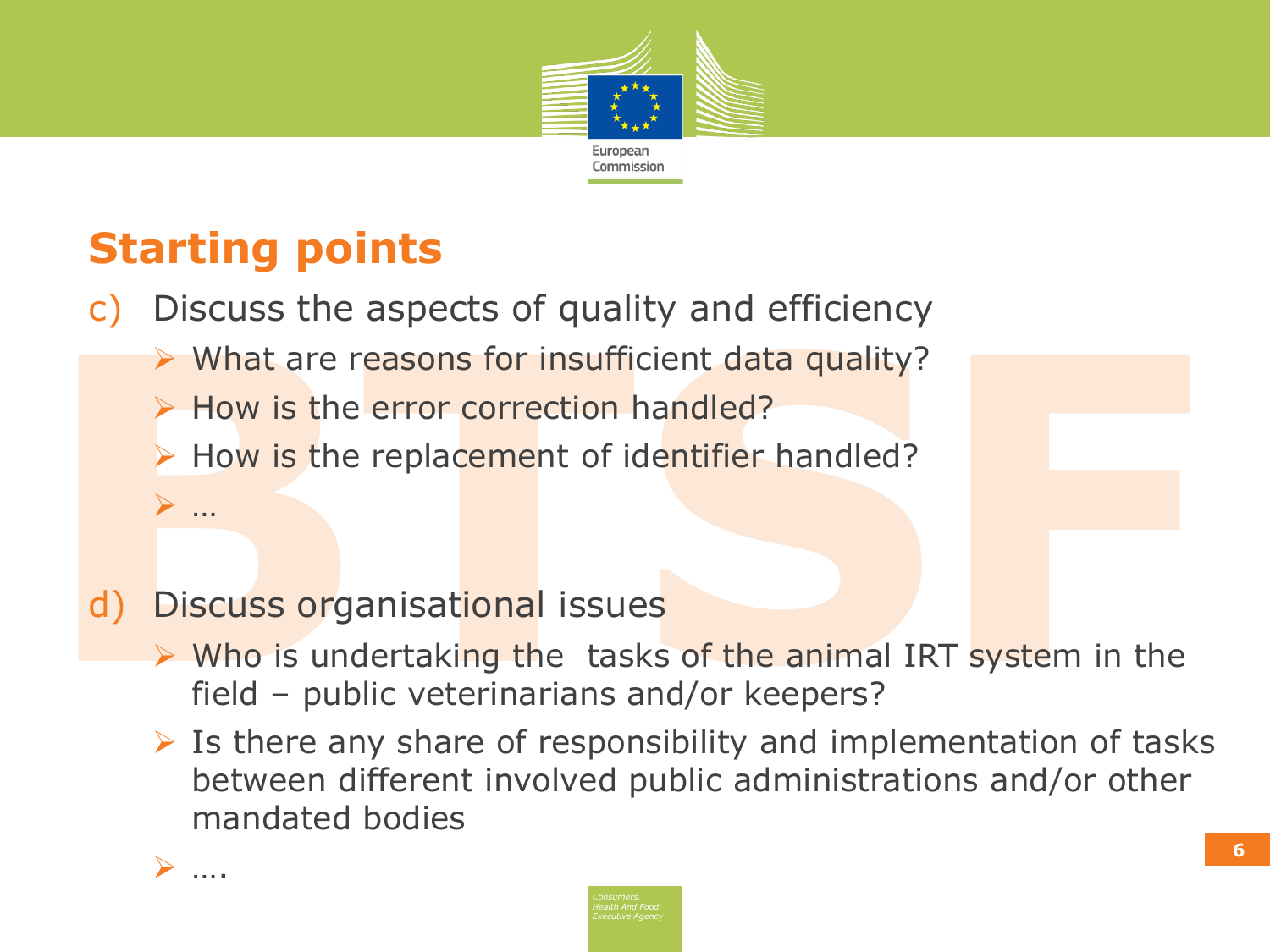

European Commission

# **Thank you for your attention!**



**7 7**